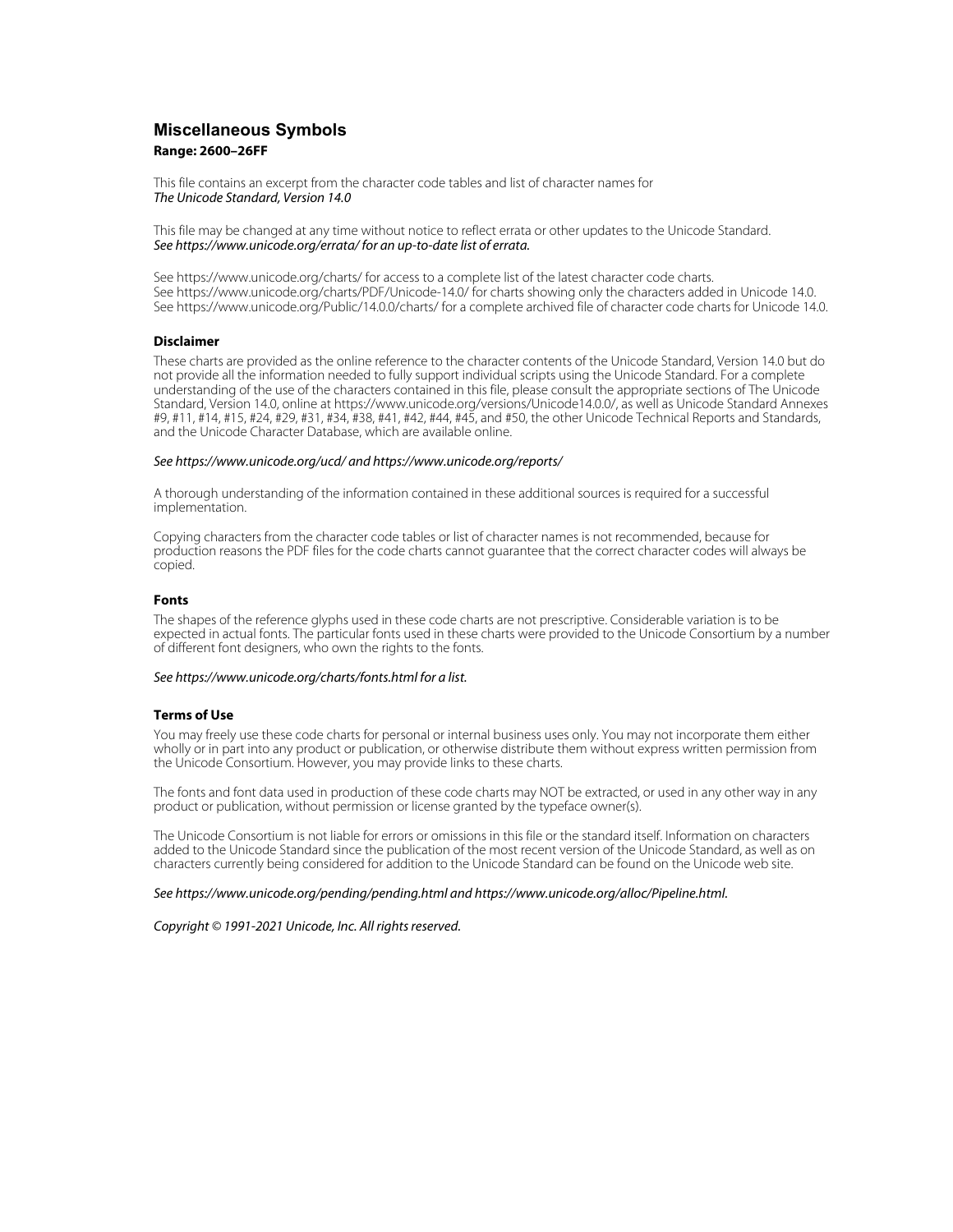|                  | 260                              | 261                             | 262                                                               | 263                         | 264                       | 265                              | 266                     | 267                 | 268                              | 269                                                                                                                                                                                                              | 26A                              | 26B                          | 26C                               | 26D                          | 26E                         | 26F                                  |
|------------------|----------------------------------|---------------------------------|-------------------------------------------------------------------|-----------------------------|---------------------------|----------------------------------|-------------------------|---------------------|----------------------------------|------------------------------------------------------------------------------------------------------------------------------------------------------------------------------------------------------------------|----------------------------------|------------------------------|-----------------------------------|------------------------------|-----------------------------|--------------------------------------|
| $\mathbf 0$      | ☀<br>2600                        | 2610                            | ₩<br>2620                                                         | 2630                        | ¥<br>2640                 | $\cancel{\times}$<br>2650        | 2660                    | $\bigstar$<br>2670  | $\bullet$<br>2680                | 2690                                                                                                                                                                                                             | Ţ<br>26A0                        | 26B0                         | ⊜<br><b>26C0</b>                  | ى<br>جى<br>26D0              | ţ.<br>26E0                  | 26F0                                 |
| $\mathbf 1$      | 2601                             | $\blacklozenge$<br>2611         | $\mathcal{L}% _{M_{1},M_{2}}^{\alpha,\beta}(\varepsilon)$<br>2621 | 2631                        | <u>ර්</u><br>2641         | 2651                             | Υ<br>2661               | ∱°<br>2671          | $\cdot$<br>2681                  | 2691                                                                                                                                                                                                             | 26A1                             | ্ট<br>26B1                   | S<br>26C1                         | Œ<br>26D1                    | 26E1                        | F<br>26F1                            |
| $\overline{2}$   | 2602                             | $\overline{\mathsf{x}}$<br>2612 | ✿<br>2622                                                         | --<br>2632                  | ර්<br>2642                | ~<br>2652                        | 2662                    | «∰<br>2672          | $\ddot{\cdot}$ .<br>2682         | 父<br>2692                                                                                                                                                                                                        | ₽<br>26A2                        | $\cup$<br>26B2               | 8<br>26C2                         | 26D2                         | $\bf \dot{\Phi}$<br>26E2    | $\overline{\mathbb{C}}$<br>П<br>26F2 |
| 3                | <u>( ၇ )</u><br>2603             | Х<br>2613                       | 受<br>2623                                                         | - -<br>2633                 | 2643                      | ナ€<br>2653                       | 2663                    | <u>رم</u><br>2673   | $\vdots$<br>2683                 | 子<br>2693                                                                                                                                                                                                        | $\breve{\mathcal{Z}}$<br>26A3    | ှာ<br>26B3                   | 9<br><b>26C3</b>                  | ğ8<br>26D3                   | •ا<br>$\mathcal{L}$<br>26E3 | U<br>26F3                            |
| $\overline{4}$   | $\sqrt{\frac{2}{\pi}}$<br>2604   | 11 Mei<br>J<br>2614             | ŧ<br>2624                                                         | 2634                        | ħ<br>2644                 | ₫<br>2654                        | $\zeta_{\rm D}$<br>2664 | ඍ<br>2674           | $\overline{::}$<br>2684          | Χ<br>2694                                                                                                                                                                                                        | ∲<br>26A4                        | ♀<br>26B4                    | $\widehat{\cdots}$<br><b>26C4</b> | 26D4                         | 这<br>26E4                   | đт<br>26F4                           |
| 5                | 2605                             | <u>sss</u><br>2615              | ♀<br>2625                                                         | 2635                        | ර්<br>2645                | W<br>2655                        | 2665                    | යි<br>2675          | <u>::</u><br>2685                | \$<br>2695                                                                                                                                                                                                       | 26A5                             | $\ddagger$<br>26B5           | ↸<br><b>26C5</b>                  | ίŚ<br>26D <sub>5</sub>       | 26E5                        | <u>⊿բ</u><br>26F5                    |
| 6                | 2606                             | 2616                            | ⇟<br>2626                                                         | 2636                        | $\mathfrak{\Psi}$<br>2646 | Ï<br>2656                        | 2666                    | ረ}ን<br>2676         | $(\cdot)$<br>2686                | st<br>2696                                                                                                                                                                                                       | $\mathcal{F}$<br>26A6            | $\overline{\hat{X}}$<br>26B6 | UM.<br>Vili<br><b>26C6</b>        | <b>N</b><br>26D6             | ∽<br>26E6                   | 26F6                                 |
| $\overline{7}$   | $\bm{\zeta}$<br>2607             | 2617                            | $\mathbf{\mathcal{R}}$<br>2627                                    | 2637                        | Р<br>2647                 | $\hat{\mathbf{Q}}$<br>2657       | ♧<br>2667               | යි<br>2677          | $(\cdot\cdot)$<br>2687           | Ť<br>2697                                                                                                                                                                                                        | ゚゙゙゙゙゙゙゙゙<br>26A7                | $\zeta$<br>26B7              | ு<br>26C7                         | $\hat{\mathfrak{Y}}$<br>26D7 | Ϫ<br>26E7                   | $\mathbf{z}$<br>26F7                 |
| 8                | $\zeta$<br>2608                  | ⊁<br>2618                       | ₹<br>2628                                                         | ⊛<br>2638                   | U<br>2648                 | $\tilde{Q}$<br>2658              | <u>88</u><br>2668       | යි<br>2678          | D<br>2688                        | $\mathbf{Q}$<br>2698                                                                                                                                                                                             | $\mathring{\mathcal{L}}$<br>26A8 | ≨<br>26B8                    | 3<br>97)<br><b>26C8</b>           | 26D8                         | $\mathbf{t}$<br>26E8        | 4<br>26F8                            |
| $\boldsymbol{9}$ | $\left[ \bullet \right]$<br>2609 | BŚ<br>2619                      | $\pm$<br>2629                                                     | $\hat{\mathcal{C}}$<br>2639 | 2649                      | $\stackrel{\circ}{\sim}$<br>2659 | 2669                    | ඨ<br>2679           | $\bullet$ $\bullet$<br>2689      | $\mathbf{\Theta}$<br>2699                                                                                                                                                                                        | 26A9                             | $\star$<br>26B9              | <b>26C9</b>                       | ਿੰ<br>26D9                   | 26E9                        | 26F9                                 |
| A                | 8 ያ<br>260A                      | 261A                            | ( $\star$<br>262A                                                 | $\mathbf{\hat{C}}$<br>263A  | 264A                      | Ý<br>265A                        | $\int$<br>266A          | ふ<br>267A           | 268A                             | ₩<br>269A                                                                                                                                                                                                        | 26AA                             | <u>V</u><br>26BA             | 26CA                              | 26DA                         | 26EA                        | 26FA                                 |
| B                | የ የ<br>260B                      | 261B                            | (U)<br>262B                                                       | ❸<br>263B                   | $\sigma$<br>264B          | 业<br>265B                        | JJ<br>266B              | ۞<br>267B           | 268B                             | 郊<br>269B                                                                                                                                                                                                        | 26AB                             | $\pi$<br>26BB                | 26CB                              | 26DB                         | 26EB                        | 26FB                                 |
| $\mathsf{C}$     | ර<br>260C                        | FI<br>261C                      | ф<br>262C                                                         | <b>¢</b><br>263C            | $\delta$<br>264C          | 265C                             | 月<br>266C               | 267C                | 268C                             | $\bigcirc \hspace{-3.5mm}\bigcirc \hspace{-3.5mm} \bigcirc \hspace{-3.5mm} \bigcirc \hspace{-3.5mm} \bigcirc \hspace{-3.5mm} \bigcirc \hspace{-3.5mm} \bigcirc \hspace{-3.5mm} \bigcirc \hspace{-3.5mm}$<br>269C | Ő<br>26AC                        | Q<br>26BC                    | 26CC                              | $\blacksquare$<br>26DC       | 26EC                        | ┸<br>┸┸<br>26FC                      |
| D                | $\sigma$<br>260D                 | ♔<br>261D                       | لۍ<br>262D                                                        | 》<br>263D                   | Np<br>264D                | <u>ରୁ</u><br>265D                | b<br>266D               | $\mathbf G$<br>267D | a ka<br>268D                     | 厺<br>269D                                                                                                                                                                                                        | യ<br>26AD                        | $\bigoplus$<br>26BD          | А,<br>Δ<br>26CD                   | 26DD                         | 26ED                        | <b>J</b><br>26FD                     |
| E                | 260E                             | rð.<br>261E                     | 262E                                                              | $\mathbb \mathbb ($<br>263E | <u>Ω</u><br>264E          | 265E                             | q<br>266E               | $[\infty]$<br>267E  | <b>Contract Contract</b><br>268E | 269E                                                                                                                                                                                                             | OЮ<br>26AE                       | 00<br>26BE                   | ∯<br>26CE                         | 26DE                         | 26EE                        | 26FE                                 |
| F                | UEL<br>260F                      | 勗<br>261F                       | $\mathbf{c}$<br>262F                                              | ₫<br>263F                   | M<br>264F                 | 265F                             | ♯<br>266F               | Á<br>267F           | 268F                             | 269F                                                                                                                                                                                                             | 26AF                             | ႑<br>26BF                    | 26CF                              | 26DF                         | 26EF                        | 26FF                                 |

The Unicode Standard 14.0, Copyright © 1991-2021 Unicode, Inc. All rights reserved.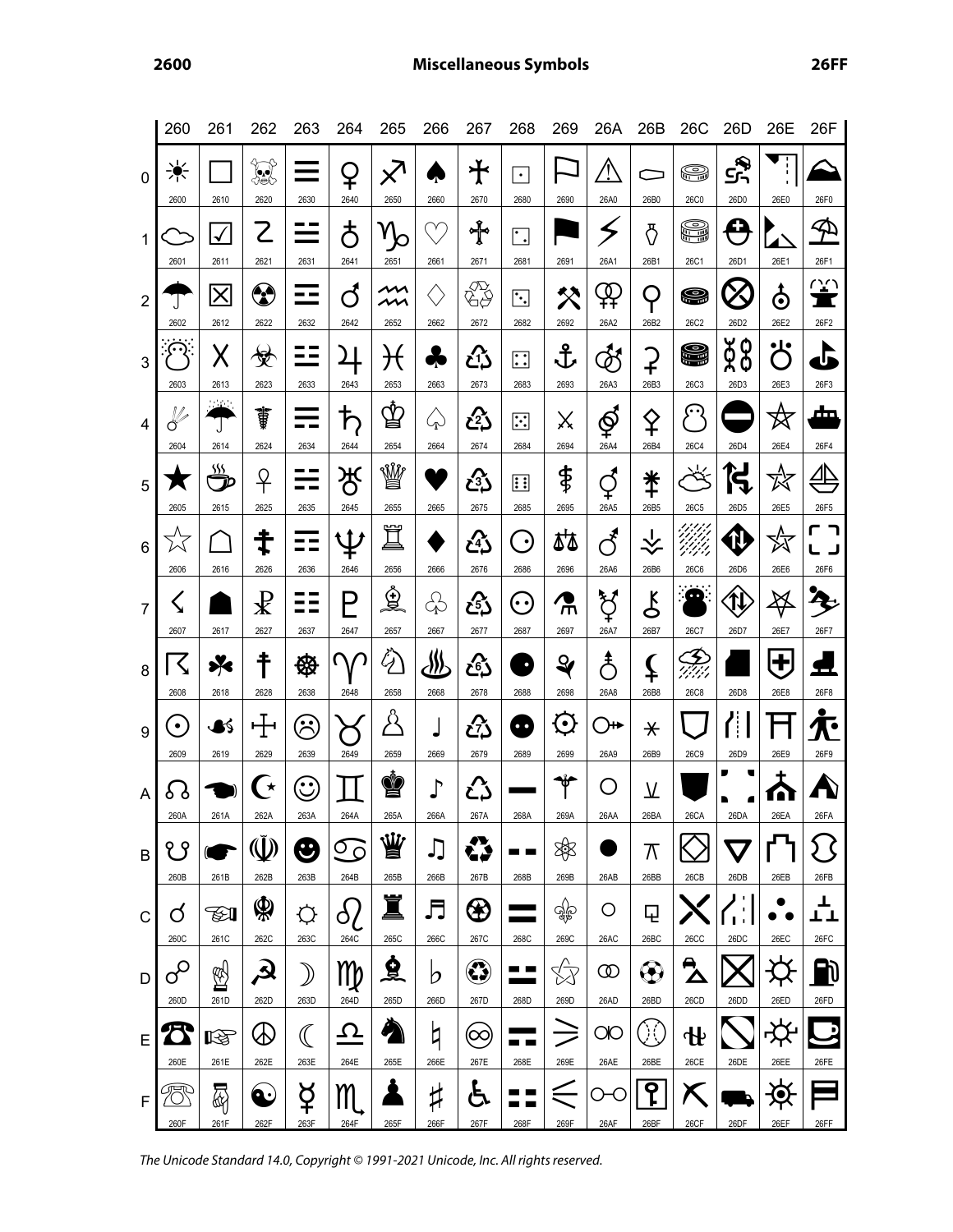|      |                         | Weather and astrological symbols                                                                             |                      |           | <b>Weather symbol</b>                                                                                                                             |
|------|-------------------------|--------------------------------------------------------------------------------------------------------------|----------------------|-----------|---------------------------------------------------------------------------------------------------------------------------------------------------|
| 2600 | ☀                       | <b>BLACK SUN WITH RAYS</b><br>= clear weather                                                                | 2614                 | ┯         | UMBRELLA WITH RAIN DROPS<br>= showery weather                                                                                                     |
|      |                         | $\rightarrow$ 2609 $\odot$ sun                                                                               |                      |           | Miscellaneous symbol                                                                                                                              |
|      |                         | $\rightarrow$ 1F506 * high brightness symbol                                                                 | 2615                 |           | <b>BEVERAGE</b>                                                                                                                                   |
| 2601 |                         | $\mathrel{\circlearrowright}$ CLOUD<br>= cloudy weather                                                      |                      |           | = tea or coffee, depending on locale                                                                                                              |
| 2602 |                         | <b>UMBRELLA</b>                                                                                              |                      |           | • can be used to indicate a wait                                                                                                                  |
|      |                         | = rainy weather                                                                                              |                      |           | $\rightarrow$ 231A $\odot$ watch<br>$\rightarrow$ 231B $\Sigma$ hourglass                                                                         |
|      |                         | $\rightarrow$ 1F302 $\blacktriangle$ closed umbrella                                                         |                      |           | $\rightarrow$ 1F375 $\ddot{\phantom{a}}$ teacup without handle                                                                                    |
| 2603 | $\mathcal{O}$           | $\rightarrow$ 1F327 $\gg$ cloud with rain<br>SNOWMAN                                                         |                      |           | Japanese chess symbols                                                                                                                            |
|      |                         | = snowy weather                                                                                              | 2616                 | ∩         | <b>WHITE SHOGI PIECE</b>                                                                                                                          |
| 2604 | ⊬                       | <b>COMET</b>                                                                                                 | 2617                 | ■         | <b>BLACK SHOGI PIECE</b>                                                                                                                          |
| 2605 | $\star$                 | <b>BLACK STAR</b>                                                                                            |                      |           | <b>Miscellaneous symbols</b>                                                                                                                      |
|      |                         | $\rightarrow$ 22C6 $\star$ star operator                                                                     | 2618                 |           | <b>*</b> SHAMROCK                                                                                                                                 |
|      |                         | $\rightarrow$ 2B51 $\star$ black small star<br>$\rightarrow$ 2BE8 $\blacktriangleright$ left half black star |                      |           | $\rightarrow$ 1F340 $\clubsuit$ four leaf clover                                                                                                  |
|      |                         | $\rightarrow$ 1F7C9 $\star$ light five pointed black star                                                    | 2619                 |           | <b>46 REVERSED ROTATED FLORAL HEART BULLET</b>                                                                                                    |
| 2606 | ☆                       | <b>WHITE STAR</b>                                                                                            |                      |           | • a binding signature mark                                                                                                                        |
|      |                         | $\rightarrow$ 2729 $\hat{x}$ stress outlined white star                                                      |                      |           | $\rightarrow$ 2767 $\rightarrow$ rotated floral heart bullet<br>$\rightarrow$ 1F659 $\ll$ south west pointing vine leaf                           |
|      |                         | $\rightarrow$ 2B50 $\star$ white medium star                                                                 |                      |           |                                                                                                                                                   |
| 2607 | ≤                       | → 1F31F ☆ glowing star<br><b>LIGHTNING</b>                                                                   |                      |           | <b>Pointing hand symbols</b>                                                                                                                      |
| 2608 |                         | <b>IS THUNDERSTORM</b>                                                                                       | 261A<br>261B         | $\bullet$ | BLACK LEFT POINTING INDEX<br><b>BLACK RIGHT POINTING INDEX</b>                                                                                    |
| 2609 | $\odot$                 | <b>SUN</b>                                                                                                   | 261C                 | TI        | WHITE LEFT POINTING INDEX                                                                                                                         |
|      |                         | = alchemical symbol for gold                                                                                 |                      |           | $\rightarrow$ 1F448 $\approx$ white left pointing backhand index                                                                                  |
|      |                         | $\rightarrow$ 2299 $\odot$ circled dot operator                                                              |                      |           | $\rightarrow$ 1F598 $\approx$ sideways white left pointing index                                                                                  |
|      |                         | $\rightarrow$ 2600 $*$ black sun with rays<br>$\rightarrow$ 263C $\odot$ white sun with rays                 | 261D                 | ☝         | WHITE UP POINTING INDEX                                                                                                                           |
|      |                         | → 1F31E isun with face                                                                                       | 261E                 | 啄         | $\rightarrow$ 1F59E $\ell$ sideways white up pointing index<br>WHITE RIGHT POINTING INDEX                                                         |
| 260A |                         | Ω ASCENDING NODE                                                                                             |                      |           | = fist (typographic term)                                                                                                                         |
|      |                         | = alchemical symbol for sublimation                                                                          |                      |           | → 1F599 <sup>→</sup> sideways white right pointing index                                                                                          |
| 260B | ೮                       | → 1F75E → alchemical symbol for sublimation<br><b>DESCENDING NODE</b>                                        |                      |           | $\rightarrow$ 1FBC1 $\sum$ left third white right pointing index                                                                                  |
|      |                         | = alchemical symbol for purify                                                                               | 261F                 | 厵         | WHITE DOWN POINTING INDEX                                                                                                                         |
|      |                         | $\rightarrow$ 1F763 $\mathcal V$ alchemical symbol for purify                                                |                      |           | $\rightarrow$ 1F597 $\mathsf{\hat{P}}$ white down pointing left hand index<br>$\rightarrow$ 1F59F $\hat{\psi}$ sideways white down pointing index |
| 260C | ර                       | <b>CONJUNCTION</b>                                                                                           | <b>Warning signs</b> |           |                                                                                                                                                   |
| 260D | $\sigma^{\!\mathsf{O}}$ | = alchemical symbol for day<br><b>OPPOSITION</b>                                                             | 2620                 | Q         | SKULL AND CROSSBONES                                                                                                                              |
|      |                         |                                                                                                              |                      |           | $=$ poison                                                                                                                                        |
|      |                         | Miscellaneous symbols                                                                                        |                      |           | $\rightarrow$ 1F571 $\overline{\mathbf{x}}$ black skull and crossbones                                                                            |
|      |                         | 260E T BLACK TELEPHONE<br>$\rightarrow$ 2121 TEL telephone sign                                              | 2621                 |           | Z CAUTION SIGN                                                                                                                                    |
|      |                         | $\rightarrow$ 2706 $\odot$ telephone location sign                                                           | 2622                 | ∞         | RADIOACTIVE SIGN                                                                                                                                  |
|      |                         | $\rightarrow$ 1F4DE $\bullet$ telephone receiver                                                             | 2623                 | ₩         | <b>BIOHAZARD SIGN</b>                                                                                                                             |
|      |                         | $\rightarrow$ 1F57F $\blacksquare$ black touchtone telephone                                                 |                      |           | <b>Medical and healing symbols</b>                                                                                                                |
| 260F | 959                     | <b>WHITE TELEPHONE</b>                                                                                       | 2624                 | ŧ         | <b>CADUCEUS</b><br>$\rightarrow$ 2695 $\frac{4}{3}$ staff of aesculapius                                                                          |
| 2610 | $\Box$                  | → 1F57E <sup>®</sup> white touchtone telephone<br><b>BALLOT BOX</b>                                          |                      |           | $\rightarrow$ 1F750 $\rightarrow$ alchemical symbol for caduceus                                                                                  |
|      |                         | $\rightarrow$ 25A1 $\Box$ white square                                                                       | 2625                 | ₽         | ANKH                                                                                                                                              |
| 2611 | ☑                       | <b>BALLOT BOX WITH CHECK</b>                                                                                 |                      |           | <b>Religious and political symbols</b>                                                                                                            |
|      |                         | $\rightarrow$ 1F5F9 $\blacksquare$ ballot box with bold check                                                | 2626                 | ŧ         | ORTHODOX CROSS                                                                                                                                    |
| 2612 | ⊠                       | <b>BALLOT BOX WITH X</b>                                                                                     | 2627                 | ₽         | <b>CHI RHO</b>                                                                                                                                    |
|      |                         | $\rightarrow$ 22A0 $\times$ squared times<br>$\rightarrow$ 2327 $\boxed{\times}$ x in a rectangle box        |                      |           | = Constantine's cross, Christogram                                                                                                                |
|      |                         | $\rightarrow$ 2BBD $\boxtimes$ ballot box with light x                                                       |                      |           | $\rightarrow$ 2CE9 $\mathbf{\hat{X}}$ coptic symbol khi ro                                                                                        |
|      |                         | $\rightarrow$ 1F5F3 $\overset{\circ}{\Rightarrow}$ ballot box with ballot                                    | 2628<br>2629         | ŧ<br>ਦ⊢   | <b>CROSS OF LORRAINE</b><br><b>CROSS OF JERUSALEM</b>                                                                                             |
|      |                         | $\rightarrow$ 1F5F5 $\times$ ballot box with script x                                                        |                      |           | = simple cross potent                                                                                                                             |
| 2613 | X.                      | <b>SALTIRE</b>                                                                                               |                      |           | · contrasts with the actual cross of Jerusalem,                                                                                                   |
|      |                         | = St. Andrew's Cross<br>$\rightarrow$ 2717 <b>X</b> ballot x                                                 |                      |           | which adds a small crosslet at each corner                                                                                                        |
|      |                         | $\rightarrow$ 1F7A9 X light saltire                                                                          | 262A                 |           | $\rightarrow$ 1F70A $\pm$ alchemical symbol for vinegar<br>G STAR AND CRESCENT                                                                    |
|      |                         |                                                                                                              |                      |           |                                                                                                                                                   |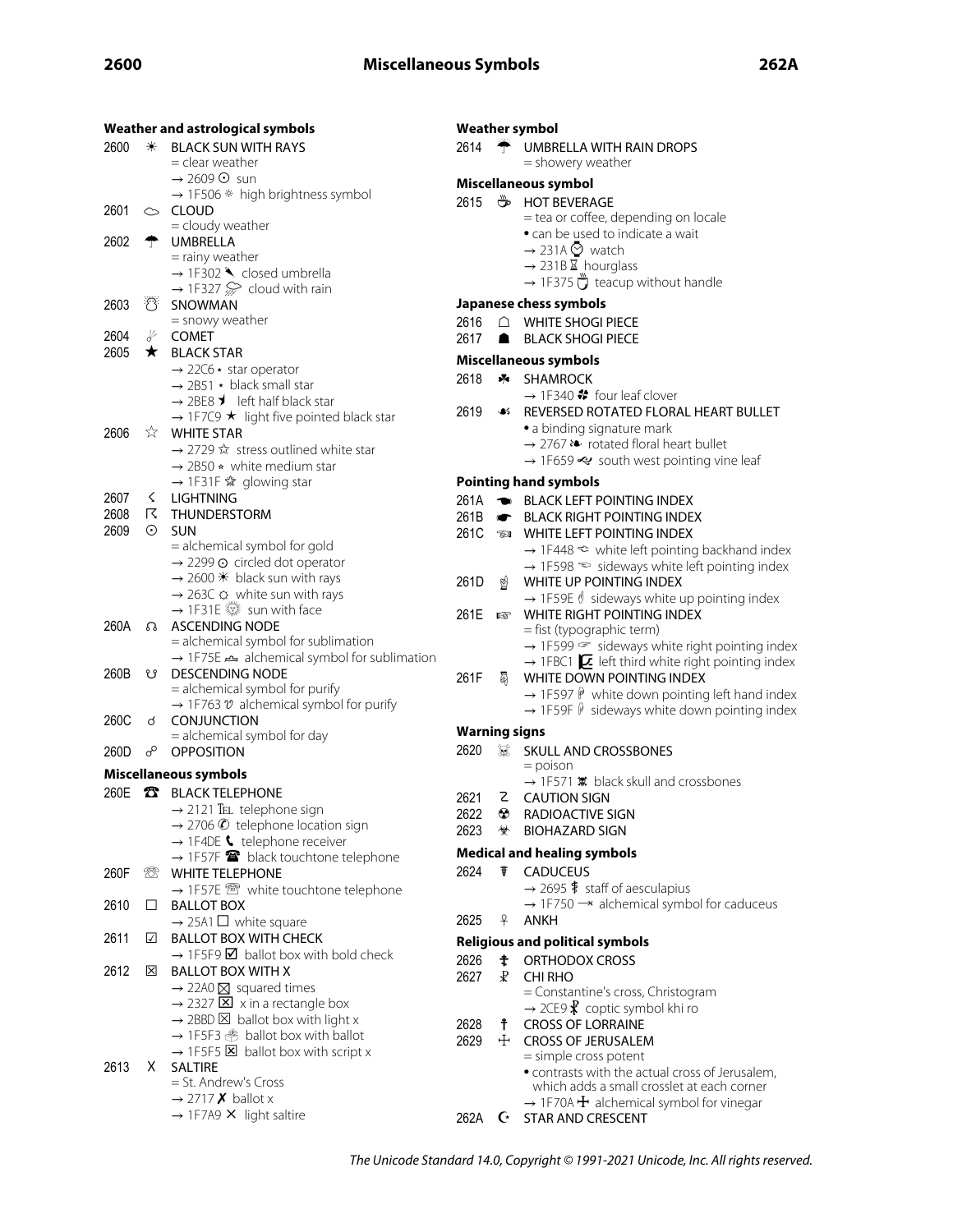# **262B Miscellaneous Symbols 265B**

| 262B                                      |              |                                                                           |
|-------------------------------------------|--------------|---------------------------------------------------------------------------|
|                                           |              | <b>W</b> FARSI SYMBOL                                                     |
| 262C                                      | ু            | $=$ symbol of iran (1.0)<br><b>ADI SHAKTI</b><br>= khanda                 |
|                                           |              | • Sikh religious symbol                                                   |
| 262D                                      | ھر           | <b>HAMMER AND SICKLE</b>                                                  |
|                                           |              | PEACE SYMBOL                                                              |
| 262E <b><sup>①</sup></b><br>262F <b>●</b> |              | <b>YIN YANG</b>                                                           |
|                                           |              | $\rightarrow$ OFCA $\circledcirc$ tibetan symbol nor bu nyis -khyil       |
|                                           |              | Yijing trigram symbols                                                    |
| 2630                                      |              | $\equiv$ TRIGRAM FOR HEAVEN<br>$=$ qian2                                  |
| 2631                                      | ≕            | <b>TRIGRAM FOR LAKE</b><br>= dui4                                         |
| 2632                                      | 죠.           | <b>TRIGRAM FOR FIRE</b><br>$=$ li2                                        |
| 2633                                      | 55. .        | <b>TRIGRAM FOR THUNDER</b><br>= zhen4                                     |
| 2634                                      | ≡.           | TRIGRAM FOR WIND<br>= xun4                                                |
| 2635                                      | æ.           | <b>TRIGRAM FOR WATER</b><br>$=$ kan $3$                                   |
| 2636                                      | 罪。           | <b>TRIGRAM FOR MOUNTAIN</b><br>$=$ gen4                                   |
| 2637                                      | 99.          | <b>TRIGRAM FOR EARTH</b><br>= kun1                                        |
|                                           |              | Miscellaneous symbol                                                      |
| 2638                                      | 橃            | <b>WHEEL OF DHARMA</b>                                                    |
|                                           |              |                                                                           |
|                                           |              | $\rightarrow$ 2388 $*$ helm symbol                                        |
| Emoticons                                 |              |                                                                           |
|                                           |              | Many other emoticons are encoded in the Emoticons block                   |
|                                           |              | starting at 1F600.                                                        |
| 2639                                      |              | <b>&amp; WHITE FROWNING FACE</b>                                          |
|                                           |              | $\rightarrow$ 1F641 $\odot$ slightly frowning face                        |
| 263A                                      | $\odot$      | <b>WHITE SMILING FACE</b>                                                 |
|                                           |              | $\rightarrow$ 1F642 $\odot$ slightly smiling face                         |
|                                           |              | = have a nice day!                                                        |
| 263B                                      | ❸            | <b>BLACK SMILING FACE</b>                                                 |
|                                           |              | Miscellaneous symbol                                                      |
| 263C                                      | $\circ$      | WHITE SUN WITH RAYS                                                       |
|                                           |              | $=$ compass                                                               |
|                                           |              | → 2609 ⊙ sun                                                              |
|                                           |              | → 1F31E ※ sun with face                                                   |
|                                           |              | $\rightarrow$ 1F323 $\circ$ white sun<br>→ 1F506 * high brightness symbol |
|                                           |              |                                                                           |
| 263D                                      | $\sum$       | <b>Astrological symbols</b>                                               |
|                                           |              | FIRST QUARTER MOON<br>= alchemical symbol for silver                      |
|                                           |              | $\rightarrow$ 1F313 $\bullet$ first quarter moon symbol                   |
| 263E                                      | $\mathbb{C}$ | <b>LAST QUARTER MOON</b>                                                  |
|                                           |              | = alchemical symbol for silver                                            |
|                                           |              | $\rightarrow$ 23FE $\leftarrow$ power sleep symbol                        |
|                                           |              | $\rightarrow$ 1F317 $\bigcirc$ last quarter moon symbol                   |
|                                           |              | $\rightarrow$ 1F319 $\bigcup$ crescent moon                               |
| 263F                                      | ¥.           | <b>MERCURY</b><br>= alchemical symbol for quicksilver                     |

|   | 2640                 | Q.            | <b>FEMALE SIGN</b>                                                                               |
|---|----------------------|---------------|--------------------------------------------------------------------------------------------------|
|   |                      |               | = Venus                                                                                          |
|   |                      |               | = alchemical symbol for copper                                                                   |
|   |                      |               | $\rightarrow$ 1F469 $\otimes$ woman                                                              |
|   |                      |               | $\rightarrow$ 1F6BA $\spadesuit$ womens symbol                                                   |
|   | 2641                 | Ō.            | EARTH                                                                                            |
|   |                      |               | = alchemical symbol for antimony<br>$\rightarrow$ 1F728 $\oplus$ alchemical symbol for verdigris |
|   | 2642                 | ්             | <b>MALE SIGN</b>                                                                                 |
|   |                      |               | = Mars                                                                                           |
|   |                      |               | = alchemical symbol for iron                                                                     |
|   |                      |               | $\rightarrow$ 2BFD $\delta$ passed symbol                                                        |
|   |                      |               | $\rightarrow$ 1F468 $\stackrel{\circledR}{\sim}$ man                                             |
|   |                      |               | $\rightarrow$ 1F6B9 $\hat{\parallel}$ mens symbol                                                |
|   | 2643                 | 4             | <b>JUPITER</b>                                                                                   |
|   |                      |               | = alchemical symbol for tin                                                                      |
|   | 2644                 | ħ             | SATURN                                                                                           |
|   | 2645                 |               | = alchemical symbol for lead                                                                     |
|   |                      | স্ত           | URANUS                                                                                           |
|   | 2646                 | Ψ             | $\rightarrow$ 26E2 $\dot{\bullet}$ astronomical symbol for uranus<br><b>NEPTUNE</b>              |
|   |                      |               | = alchemical symbol for bismuth/tinglass                                                         |
|   |                      |               | $\rightarrow$ 2BC9 $\frac{1}{2}$ neptune form two                                                |
|   | 2647                 | Р             | <b>PLUTO</b>                                                                                     |
|   |                      |               | $\rightarrow$ 2BD3 $\mathsf{\Psi}$ pluto form two                                                |
|   |                      |               | <b>Zodiacal symbols</b>                                                                          |
|   |                      |               | See also Asian zodiacal symbols among the animal symbols                                         |
|   |                      |               | in the range 1F400-1F418.                                                                        |
|   | 2648                 | $\gamma$      | ARIES                                                                                            |
|   |                      |               | $\rightarrow$ 1F40F $\heartsuit$ ram                                                             |
|   | 2649                 |               | <b>TAURUS</b>                                                                                    |
| k | 264A                 | Í             | Y Inc<br>TT GEMINI                                                                               |
|   | 264B                 |               | <b>S</b> CANCER                                                                                  |
|   |                      |               | $\rightarrow$ 1F980 $\clubsuit$ crab                                                             |
|   | 264C                 | R             | LEO                                                                                              |
|   |                      |               | $\rightarrow$ 1F981 $\circledS$ lion face                                                        |
|   | 264D                 | m             | virgo<br>= minim (alternate glyph)                                                               |
|   | 264E                 | 으             | LIBRA                                                                                            |
|   |                      |               | $\rightarrow$ 2696 $\overline{ab}$ scales                                                        |
|   |                      |               | → 1F75E → alchemical symbol for sublimation                                                      |
|   | 264F                 | M             | <b>SCORPIUS</b>                                                                                  |
|   |                      |               | $=$ Scorpio                                                                                      |
|   |                      |               | = minim, drop                                                                                    |
|   |                      |               | → 1F982 * scorpion                                                                               |
|   | 2650                 | ♐             | <b>SAGITTARIUS</b>                                                                               |
|   |                      |               | $\rightarrow$ 1F3F9 $\cancel{\triangle}$ bow and arrow                                           |
|   | 2651<br>2652         |               | Y <sub>o</sub> CAPRICORN                                                                         |
|   |                      |               | <b><i>m</i></b> AQUARIUS<br>$\rightarrow$ 1F3FA $\mathfrak{B}$ amphora                           |
|   | 2653                 | $\mathcal{H}$ | <b>PISCES</b>                                                                                    |
|   |                      |               |                                                                                                  |
|   | <b>Chess symbols</b> |               | See also various heterodox chess symbols in the Chess                                            |
|   |                      |               | Symbols block starting at 1FA00.                                                                 |
|   | 2654                 | ♔             | <b>WHITE CHESS KING</b>                                                                          |
|   | 2655                 | 飍             | <b>WHITE CHESS QUEEN</b>                                                                         |
|   | 2656                 | Ï             | <b>WHITE CHESS ROOK</b>                                                                          |
|   | 2657                 | €             | <b>WHITE CHESS BISHOP</b>                                                                        |
|   | 2658                 | 公             | <b>WHITE CHESS KNIGHT</b>                                                                        |
|   | 2659                 |               | Å WHITE CHESS PAWN                                                                               |
|   |                      |               |                                                                                                  |

265A ♚ BLACK CHESS KING 265B ♛ BLACK CHESS QUEEN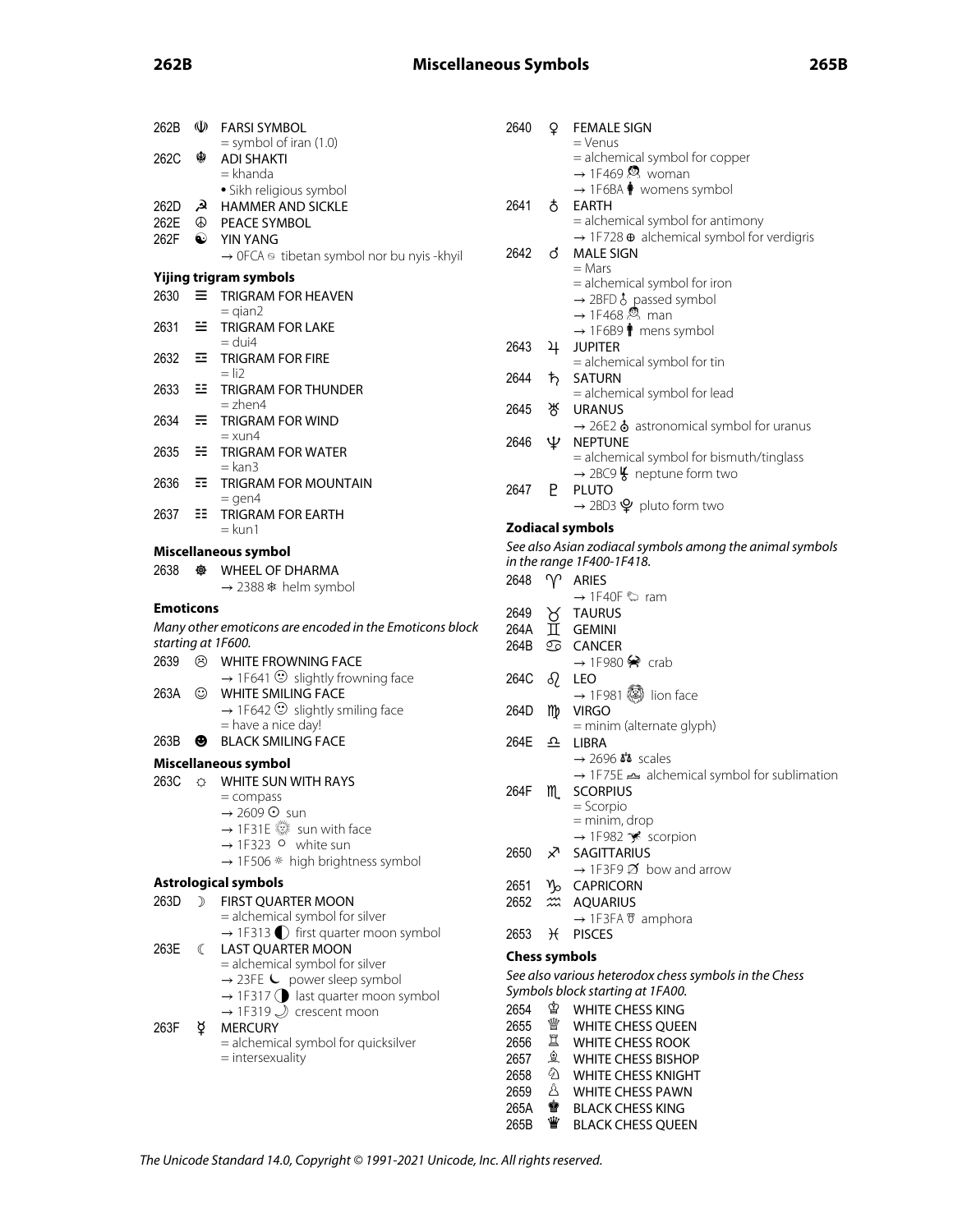| 265C      | 寘             | BLACK CHESS ROOK                                                                                                                   | 2677              | ජ                          | RECYCLING SYMBOL FOR TYPE-5 PLASTICS                                                          |
|-----------|---------------|------------------------------------------------------------------------------------------------------------------------------------|-------------------|----------------------------|-----------------------------------------------------------------------------------------------|
| 265D      |               | <b>A</b> BLACK CHESS BISHOP                                                                                                        |                   |                            | · polypropylene                                                                               |
| 265E      | ^             | <b>BLACK CHESS KNIGHT</b>                                                                                                          | 2678              | జ                          | RECYCLING SYMBOL FOR TYPE-6 PLASTICS                                                          |
| 265F      | ▲             | <b>BLACK CHESS PAWN</b>                                                                                                            |                   |                            | • polystyrene                                                                                 |
|           |               | <b>Playing card symbols</b>                                                                                                        | 2679              | జ                          | RECYCLING SYMBOL FOR TYPE-7 PLASTICS                                                          |
| 2660      | ۰             | <b>BLACK SPADE SUIT</b>                                                                                                            |                   |                            | • other plastics                                                                              |
| 2661      | v             | <b>WHITE HEART SUIT</b>                                                                                                            | 267A              | ∆                          | RECYCLING SYMBOL FOR GENERIC MATERIALS                                                        |
| 2662      | ♦             | <b>WHITE DIAMOND SUIT</b>                                                                                                          |                   |                            | • used together with other text and labels to<br>indicate the type of material to be recycled |
|           |               | $\rightarrow$ 25C7 $\Diamond$ white diamond                                                                                        | 267B              | €                          | BLACK UNIVERSAL RECYCLING SYMBOL                                                              |
|           |               | → 25CA ◊ lozenge                                                                                                                   |                   |                            | $\rightarrow$ 1F501 $\bullet$ clockwise rightwards and leftwards                              |
| 2663      | ♣             | <b>BLACK CLUB SUIT</b>                                                                                                             |                   |                            | open circle arrows                                                                            |
|           |               | $\rightarrow$ 2618 $\bullet\bullet$ shamrock                                                                                       | 267C              | ⊛                          | RECYCLED PAPER SYMBOL                                                                         |
| 2664      | ♤             | WHITE SPADE SUIT                                                                                                                   |                   |                            | · used to indicate 100% recycled paper content                                                |
| 2665      | ♥             | <b>BLACK HEART SUIT</b>                                                                                                            | 267D              | $\left( \bullet \right)$   | PARTIALLY-RECYCLED PAPER SYMBOL                                                               |
|           |               | = valentine                                                                                                                        |                   |                            | • percentage of recycled paper content                                                        |
|           |               | $\rightarrow$ 2764 $\blacktriangleright$ heavy black heart<br>$\rightarrow$ 1F394 $\blacktriangleright$ heart with tip on the left |                   |                            | indicated in overlay or next to this symbol                                                   |
|           |               | $\rightarrow$ 1F499 $\blacktriangleright$ blue heart                                                                               |                   |                            | Miscellaneous symbols                                                                         |
|           |               | $\rightarrow$ 1F5A4 $\blacktriangleright$ black heart                                                                              | 267E              | ∞                          | PERMANENT PAPER SIGN                                                                          |
| 2666      | ٠             | <b>BLACK DIAMOND SUIT</b>                                                                                                          |                   |                            | = non-acid paper                                                                              |
|           |               | $\rightarrow$ 25C6 $\blacklozenge$ black diamond                                                                                   | 267F              | ė.                         | <b>WHEELCHAIR SYMBOL</b>                                                                      |
| 2667      | ♧             | WHITE CLUB SUIT                                                                                                                    |                   |                            | = accessible place                                                                            |
|           |               | Miscellaneous symbol                                                                                                               | <b>Dice</b>       |                            |                                                                                               |
|           |               |                                                                                                                                    | 2680              | $\Box$                     | DIE FACE-1                                                                                    |
| 2668      |               | <b>U</b> HOT SPRINGS                                                                                                               |                   |                            | $\rightarrow$ 1F3B2 @ game die                                                                |
|           |               | <b>Musical symbols</b>                                                                                                             | 2681              | $\Box$                     | DIE FACE-2                                                                                    |
| 2669      | J.            | <b>QUARTER NOTE</b>                                                                                                                | 2682              | $\lceil \cdot \rceil$      | <b>DIE FACE-3</b>                                                                             |
|           |               | $=$ crotchet                                                                                                                       | 2683              | $\Box$                     | DIE FACE-4                                                                                    |
|           |               | → 1D15F J musical symbol quarter note                                                                                              | 2684              | $\left \mathcal{P}\right $ | <b>DIE FACE-5</b>                                                                             |
| 266A      | Г             | <b>EIGHTH NOTE</b>                                                                                                                 | 2685              | $\mathbb{R}$               | DIE FACE-6                                                                                    |
|           |               | $=$ quaver                                                                                                                         | <b>Go markers</b> |                            |                                                                                               |
|           |               | $\rightarrow$ 1D160 $\downarrow$ musical symbol eighth note<br>$\rightarrow$ 1F3B5 $\Box$ musical note                             | 2686              | ⊙                          | WHITE CIRCLE WITH DOT RIGHT                                                                   |
| 266B      | ŋ,            | <b>BEAMED EIGHTH NOTES</b>                                                                                                         | 2687              | ⊙                          | WHITE CIRCLE WITH TWO DOTS                                                                    |
|           |               | = beamed quavers                                                                                                                   |                   |                            | $\rightarrow$ 1F636 $\odot$ face without mouth                                                |
|           |               | $\rightarrow$ 1F39D $\rightarrow$ beamed descending musical notes                                                                  | 2688              |                            | BLACK CIRCLE WITH WHITE DOT RIGHT                                                             |
|           |               | → 1F3B6 * multiple musical notes                                                                                                   | 2689              | ●                          | <b>BLACK CIRCLE WITH TWO WHITE DOTS</b>                                                       |
|           |               | <b>BEAMED SIXTEENTH NOTES</b>                                                                                                      |                   |                            | Yijing monogram and digram symbols                                                            |
| 266C      | Л             |                                                                                                                                    |                   |                            |                                                                                               |
|           |               | = beamed semiquavers                                                                                                               |                   |                            |                                                                                               |
| 266D      | b             | <b>MUSIC FLAT SIGN</b>                                                                                                             |                   |                            | These form a subset of the larger collection found in the Tai                                 |
| 266E      | h             | <b>MUSIC NATURAL SIGN</b>                                                                                                          |                   |                            | Xuan Jing Symbols block.                                                                      |
| 266F      | Ħ             | <b>MUSIC SHARP SIGN</b>                                                                                                            | 268A              | $\overline{\phantom{m}}$   | MONOGRAM FOR YANG                                                                             |
|           |               | $=$ z notation infix bag count                                                                                                     | 268B              | $\sim$ $\sim$              | <b>MONOGRAM FOR YIN</b>                                                                       |
|           |               | $\rightarrow$ 0023 # number sign                                                                                                   | 268C              | $=$                        | DIGRAM FOR GREATER YANG                                                                       |
|           |               | <b>Syriac cross symbols</b>                                                                                                        | 268D              |                            | DIGRAM FOR LESSER YIN                                                                         |
|           |               | These symbols are used in liturgical texts of Syriac-speaking                                                                      | 268E              | =1<br>99 L                 | <b>DIGRAM FOR LESSER YANG</b>                                                                 |
| churches. |               |                                                                                                                                    | 268F              |                            | DIGRAM FOR GREATER YIN                                                                        |
| 2670      | $\ddot{\tau}$ | <b>WEST SYRIAC CROSS</b>                                                                                                           |                   |                            | <b>Dictionary and map symbols</b>                                                             |
| 2671      | ∱             | <b>EAST SYRIAC CROSS</b>                                                                                                           | 2690              |                            | $\Box$ WHITE FLAG                                                                             |
|           |               |                                                                                                                                    |                   |                            | $\rightarrow$ 1F3F3 F waving white flag                                                       |
|           |               | <b>Recycling symbols</b>                                                                                                           | 2691              | F                          | <b>BLACK FLAG</b>                                                                             |
| 2672      |               | <b>SSEMING UNIVERSAL RECYCLING SYMBOL</b>                                                                                          | 2692              | ╳                          | <b>HAMMER AND PICK</b>                                                                        |
|           |               | • used as generic symbol for recycling or to                                                                                       |                   |                            | = mining, working day (in timetables)                                                         |
| 2673      | 公             | indicate that material is recyclable<br>RECYCLING SYMBOL FOR TYPE-1 PLASTICS                                                       |                   |                            | $\rightarrow$ 26CF <b>K</b> pick                                                              |
|           |               |                                                                                                                                    |                   |                            | $\rightarrow$ 1F6E0 $\hat{\mathbf{X}}$ hammer and wrench                                      |
| 2674      | ćŠ            | · polyethylene terephthalate<br>RECYCLING SYMBOL FOR TYPE-2 PLASTICS                                                               | 2693              | J.                         | <b>ANCHOR</b><br>= nautical term, harbor (on maps)                                            |
|           |               | • high density polyethylene                                                                                                        | 2694              | X.                         | <b>CROSSED SWORDS</b>                                                                         |
| 2675      | త             | RECYCLING SYMBOL FOR TYPE-3 PLASTICS                                                                                               |                   |                            | = military term, battleground (on maps), killed in                                            |
|           |               | · vinyl, polyvinyl chloride                                                                                                        |                   |                            | action                                                                                        |
| 2676      | 岱             | RECYCLING SYMBOL FOR TYPE-4 PLASTICS<br>· low density polyethylene                                                                 |                   |                            | → 1F93A X fencer                                                                              |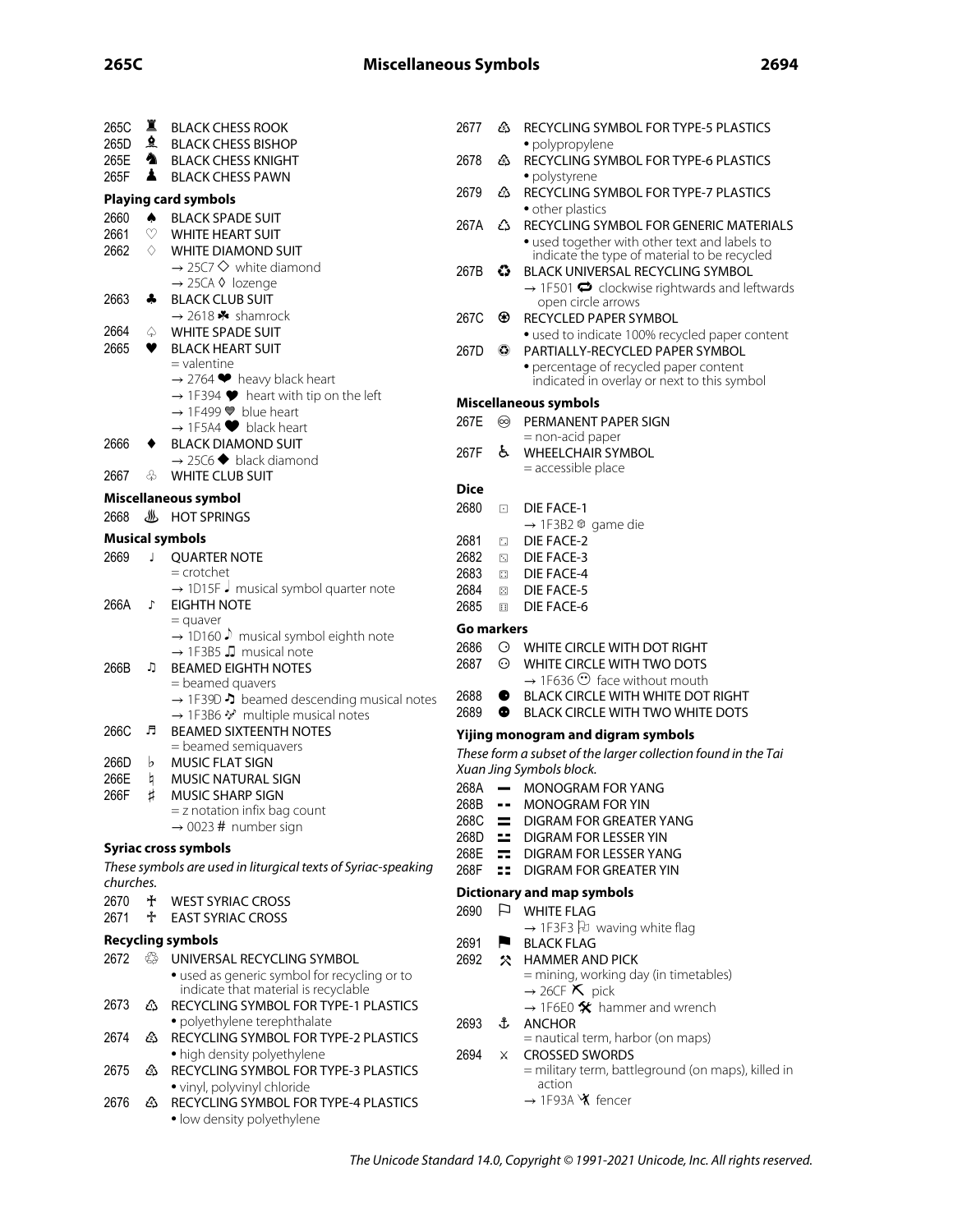# **2695 Miscellaneous Symbols 26BA**

| 2695 | ŧ  | <b>STAFF OF AESCULAPIUS</b><br>= medical term                                                                             | 26A6           | ්            | MALE WITH STROKE SIGN<br>= transgender                                                         |
|------|----|---------------------------------------------------------------------------------------------------------------------------|----------------|--------------|------------------------------------------------------------------------------------------------|
|      |    | • both inclined or upright renderings of this<br>symbol are common<br>$\rightarrow$ 2624 $\overline{\mathbf{t}}$ caduceus | 26A7           | ੋ            | = alchemical symbol for iron or crocus of iron<br>MALE WITH STROKE AND MALE AND FEMALE<br>SIGN |
| 2696 | ፚፚ | $\rightarrow$ 1F54F $\overline{Y}$ bowl of hygieia<br><b>SCALES</b>                                                       | 26A8           | ే            | = transgender<br><b>VERTICAL MALE WITH STROKE SIGN</b>                                         |
|      |    | = legal term, jurisprudence                                                                                               | 26A9           | O₩           | = alchemical symbol for iron<br>HORIZONTAL MALE WITH STROKE SIGN                               |
| 2697 |    | $\rightarrow$ 264E $\Omega$ libra<br><b>A</b> ALEMBIC                                                                     |                |              | = alchemical symbol for iron                                                                   |
|      |    | = chemical term, chemistry                                                                                                | <b>Circles</b> |              |                                                                                                |
|      |    | → 1F76D G alchemical symbol for retort                                                                                    | 26AA           | $\circ$      | <b>MEDIUM WHITE CIRCLE</b>                                                                     |
| 2698 | ₹  | <b>FLOWER</b>                                                                                                             |                |              | = asexuality, sexless, genderless                                                              |
|      |    | $=$ botanical term<br>$\rightarrow$ 2055 $*$ flower punctuation mark                                                      |                |              | = engaged, betrothed                                                                           |
|      |    | → 2740 $\cdot$ white florette                                                                                             |                |              | · base for male or female sign                                                                 |
|      |    | → 1F337 $\mathbf{\mathbf{\mathring{v}}}$ tulip                                                                            | 26AB           | $\bullet$    | $\rightarrow$ 1F785 O medium bold white circle<br><b>MEDIUM BLACK CIRCLE</b>                   |
| 2699 | ⊙  | <b>GEAR</b>                                                                                                               |                |              | • UI symbol for record function                                                                |
|      |    | = technology, tools                                                                                                       |                |              | $\rightarrow$ 23FA $\bullet$ black circle for record                                           |
| 269A | *  | <b>STAFF OF HERMES</b>                                                                                                    | 26AC           | $\circ$      | <b>MEDIUM SMALL WHITE CIRCLE</b>                                                               |
|      |    | • signifies a commercial term or commerce                                                                                 |                |              | = engaged, betrothed (genealogy)                                                               |
|      |    | • glyph shows a heraldic staff with a winged<br>wheel                                                                     |                |              | • can represent wedding ring                                                                   |
| 269B | 88 | <b>ATOM SYMBOL</b>                                                                                                        |                |              | <b>Genealogical symbols</b>                                                                    |
|      |    | $=$ nuclear installation (on maps)                                                                                        | 26AD           | $^\circledR$ | <b>MARRIAGE SYMBOL</b>                                                                         |
|      |    | Miscellaneous symbols                                                                                                     |                |              | $\rightarrow$ 221E $\infty$ infinity                                                           |
| 269C | ♧  | FLEUR-DE-LIS                                                                                                              | 26AE           | $\infty$     | → 1F492  vedding<br><b>DIVORCE SYMBOL</b>                                                      |
| 269D |    | <b><i>S</i></b> OUTLINED WHITE STAR                                                                                       |                |              | $\rightarrow$ 29DE $\phi$ infinity negated with vertical bar                                   |
|      |    | · alternative form of the interlaced pentagram (a                                                                         |                |              | $\rightarrow$ 2BFA $\circ\circ$ united symbol                                                  |
|      |    | symbol of Morocco)<br>$\rightarrow$ 26E5 $\overline{\mathcal{R}}$ right-handed interlaced pentagram                       |                |              | 26AF ○○ UNMARRIED PARTNERSHIP SYMBOL                                                           |
|      |    |                                                                                                                           |                |              | $\rightarrow$ 29DF $\rightarrow$ double-ended multimap                                         |
|      |    | Symbols for closed captioning from ARIB STD B24                                                                           |                |              | $\rightarrow$ 2BFB $\circ$ - $\circ$ separated symbol                                          |
| 269E |    | $\geq$ THREE LINES CONVERGING RIGHT<br>= someone speaking                                                                 | 26B0           |              | $\circ$ COFFIN                                                                                 |
|      |    | $\rightarrow$ 1F5E6 $\Rightarrow$ three rays left                                                                         |                |              | = buried (genealogy)<br>$\rightarrow$ 25AD $\Box$ white rectangle                              |
| 269F |    | $\leq$ THREE LINES CONVERGING LEFT                                                                                        | 26B1           | $\delta$     | <b>FUNERAL URN</b>                                                                             |
|      |    | = background speaking                                                                                                     |                |              | = cremated (genealogy)                                                                         |
|      |    | $\rightarrow$ 1F5E7 $\leq$ three rays right                                                                               |                |              | Gender symbol                                                                                  |
|      |    | <b>Miscellaneous symbols</b>                                                                                              | 26B2           | Q.           | <b>NEUTER</b>                                                                                  |
| 26A0 |    | $\triangle$ WARNING SIGN                                                                                                  |                |              | <b>Astrological signs</b>                                                                      |
|      |    | $\rightarrow$ 1F6D1 $\bullet$ octagonal sign                                                                              | 26B3           |              | 2 CERES                                                                                        |
| 26A1 | ≶  | <b>HIGH VOLTAGE SIGN</b>                                                                                                  |                |              | 26B4 & PALLAS                                                                                  |
|      |    | = thunder<br>= lightning symbol                                                                                           | 26B5           |              | <b>JUNO</b>                                                                                    |
|      |    | $\rightarrow$ 1F5F2 $\cancel{\prime}$ lightning mood                                                                      | 26B6           | ᆇ            | <b>VESTA</b>                                                                                   |
|      |    | <b>Gender symbols</b>                                                                                                     | 26B7           | Š            | <b>CHIRON</b>                                                                                  |
|      |    | 26A2 \P\; DOUBLED FEMALE SIGN                                                                                             | 26B8           | £            | <b>BLACK MOON LILITH</b>                                                                       |
|      |    | = female homosexuality                                                                                                    |                |              | <b>Astrological aspects</b>                                                                    |
|      |    | $\rightarrow$ 1F46D $\dot{\mathbf{m}}$ two women holding hands                                                            |                |              | Constitute a set as follows: 260C, 26BA, 2220, 26B9, 25A1,                                     |
| 26A3 |    | <b><i>S</i></b> DOUBLED MALE SIGN                                                                                         |                |              | 25B3, 26BC, 26BB, and 260D, representing the values 0, 30,                                     |
|      |    | • a glyph variant has the two circles on the same                                                                         |                |              | 45, 60, 90, 120, 135, 150, and 180 in degrees.                                                 |
|      |    | line<br>= male homosexuality                                                                                              | 26B9           | $\star$      | <b>SEXTILE</b>                                                                                 |
|      |    | $\rightarrow$ 1F46C $\dot{\mathbf{M}}$ two men holding hands                                                              |                |              | • an aspect of 60 degrees                                                                      |
| 26A4 | ේ  | INTERLOCKED FEMALE AND MALE SIGN                                                                                          |                |              | $\rightarrow$ 002A * asterisk<br>$\rightarrow$ 2736 $*$ six pointed black star                 |
|      |    | • a glyph variant has the two circles on the same                                                                         |                |              | $\rightarrow$ 1F739 $\mathbb{X}$ alchemical symbol for sal-                                    |
|      |    | line                                                                                                                      |                |              | ammoniac                                                                                       |
|      |    | = heterosexuality<br>MALE AND FEMALE SIGN                                                                                 | 26BA           | $\pi$        | SEMISEXTILE                                                                                    |
| 26A5 | O  | = intersex, androgynous                                                                                                   |                |              | • an aspect of 30 degrees                                                                      |
|      |    | = hermaphrodite (in entomology)                                                                                           |                |              | $\rightarrow$ 22BB $\underline{v}$ xor                                                         |
|      |    |                                                                                                                           |                |              |                                                                                                |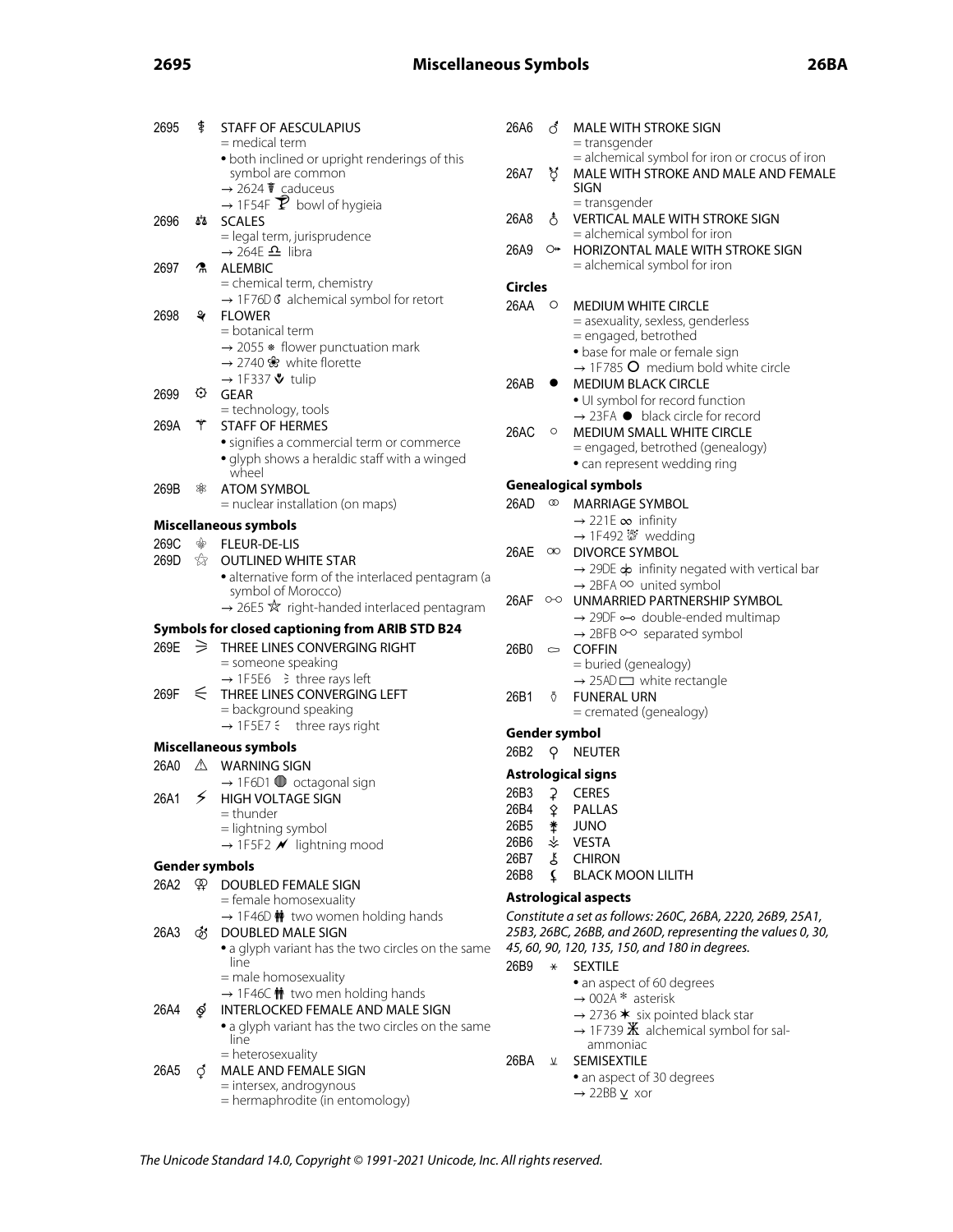| 26BB                 | $\pi$ | <b>QUINCUNX</b>                                                                     | 26D3             | ž8             | <b>CHAINS</b>                                                                                              |
|----------------------|-------|-------------------------------------------------------------------------------------|------------------|----------------|------------------------------------------------------------------------------------------------------------|
|                      |       | • an aspect of 150 degrees<br>$\rightarrow$ 22BC $\overline{\wedge}$ nand           | 26D4             | 0              | = tyre chains required<br><b>NO ENTRY</b>                                                                  |
| 26BC                 | Q     | SESQUIQUADRATE                                                                      |                  |                | $\rightarrow$ 1F6AB $\oslash$ no entry sign                                                                |
|                      |       | • an aspect of 135 degrees                                                          | 26D <sub>5</sub> | K.             | ALTERNATE ONE-WAY LEFT WAY TRAFFIC<br>• left side traffic                                                  |
| <b>Sport symbols</b> |       |                                                                                     | 26D6             | $\bf \Phi$     | <b>BLACK TWO-WAY LEFT WAY TRAFFIC</b>                                                                      |
|                      |       | See other sport symbols in the Miscellaneous Symbols and                            |                  |                | • left side traffic                                                                                        |
|                      |       | Pictographs block.                                                                  | 26D7             | ∜⊅             | WHITE TWO-WAY LEFT WAY TRAFFIC                                                                             |
|                      |       |                                                                                     |                  |                | • left side traffic                                                                                        |
| 26BE                 | ⚾     | BASEBALL                                                                            | 26D8             | $\blacksquare$ | <b>BLACK LEFT LANE MERGE</b>                                                                               |
|                      |       | <b>Miscellaneous symbol from ARIB STD B24</b>                                       |                  |                | • left side traffic                                                                                        |
| 26BF                 |       | <b>P</b> SQUARED KEY                                                                | 26D9             |                | <b>II</b> WHITE LEFT LANE MERGE<br>• left side traffic                                                     |
|                      |       | $=$ parental lock<br>$\rightarrow$ 1F511 • key                                      | 26DA             |                | DRIVE SLOW SIGN                                                                                            |
|                      |       |                                                                                     | 26DB             | $\bm{\nabla}$  | HEAVY WHITE DOWN-POINTING TRIANGLE                                                                         |
|                      |       | <b>Symbols for draughts and checkers</b><br>26C0 S WHITE DRAUGHTS MAN               |                  |                | = drive slow                                                                                               |
| 26C1                 | 63    | <b>WHITE DRAUGHTS KING</b>                                                          |                  |                | $\rightarrow$ 25BD $\nabla$ white down-pointing triangle                                                   |
| 26C2                 | 8     | BLACK DRAUGHTS MAN                                                                  | 26DC 김           | $\boxtimes$    | LEFT CLOSED ENTRY                                                                                          |
| 26C3                 |       | <b>BLACK DRAUGHTS KING</b>                                                          | 26DD             |                | <b>SQUARED SALTIRE</b><br>= closed entry                                                                   |
|                      |       | <b>Weather symbols from ARIB STD B24</b>                                            |                  |                | $\rightarrow$ 22A0 $\times$ squared times                                                                  |
| 26C4                 | ී     | SNOWMAN WITHOUT SNOW                                                                | 26DE             |                | $N$ FALLING DIAGONAL IN WHITE CIRCLE IN                                                                    |
|                      |       | $=$ light snow                                                                      |                  |                | <b>BLACK SQUARE</b>                                                                                        |
| 26C5                 | Ŏ     | SUN BEHIND CLOUD                                                                    | $26DF \bullet$   |                | = closed to large vehicles<br><b>BLACK TRUCK</b>                                                           |
|                      |       | $=$ partly cloudy                                                                   |                  |                | = black lorry                                                                                              |
| <b>26C6</b>          | W.    | $\rightarrow$ 1F324 $\otimes$ white sun with small cloud<br>RAIN                    |                  |                | = closed to large vehicles, alternate                                                                      |
|                      |       | $=$ rainy weather                                                                   |                  |                | $\rightarrow$ 1F69A $\rightarrow$ delivery truck                                                           |
| 26C7                 |       | <b>BLACK SNOWMAN</b>                                                                | 26E0             |                | <b>Til RESTRICTED LEFT ENTRY-1</b>                                                                         |
|                      |       | = heavy snow                                                                        | 26E1             |                | RESTRICTED LEFT ENTRY-2                                                                                    |
|                      |       |                                                                                     |                  |                |                                                                                                            |
| 26C8                 | D,    | THUNDER CLOUD AND RAIN                                                              |                  |                | <b>Astronomical symbol</b>                                                                                 |
|                      |       | = thunderstorm                                                                      | 26E2             | s              | ASTRONOMICAL SYMBOL FOR URANUS                                                                             |
|                      |       | $\rightarrow$ 1F329 $\curvearrowright$ cloud with lightning                         |                  |                | $\rightarrow$ 2645 $\frac{1}{6}$ uranus                                                                    |
|                      |       | <b>Game symbols from ARIB STD B24</b>                                               |                  |                | <b>Map symbol from ARIB STD B24</b>                                                                        |
| 26CA $\blacksquare$  |       | 26C9 $\bigtriangledown$ TURNED WHITE SHOGI PIECE<br><b>TURNED BLACK SHOGI PIECE</b> | 26E3             | ්රී            | HEAVY CIRCLE WITH STROKE AND TWO DOTS                                                                      |
| 26CB                 | ⊠     | WHITE DIAMOND IN SQUARE                                                             |                  |                | <b>ABOVE</b><br>$=$ public office                                                                          |
|                      |       | $\rightarrow$ 233A $\boxtimes$ apl functional symbol quad diamond                   |                  |                |                                                                                                            |
|                      |       | <b>Traffic signs from ARIB STD B24</b>                                              |                  |                | <b>Pentagram symbols</b>                                                                                   |
| 26CC                 |       | $X$ CROSSING LANES                                                                  | 26E4             | ☆              | These are mystic or occult symbols.                                                                        |
|                      |       | = accident                                                                          |                  |                | PENTAGRAM<br>= pentalpha, pentangle                                                                        |
|                      |       | $\rightarrow$ 292C $\times$ falling diagonal crossing rising                        |                  |                | · symbol of various uses, including symbol on                                                              |
|                      |       | diagonal                                                                            |                  |                | Moroccan flag                                                                                              |
|                      |       | 26CD <b>2</b> DISABLED CAR                                                          |                  |                | $\rightarrow$ 2606 $\overleftrightarrow{x}$ white star                                                     |
|                      |       | Zodiacal symbol                                                                     | 26E5             | ☆              | RIGHT-HANDED INTERLACED PENTAGRAM                                                                          |
|                      |       | 26CE NH OPHIUCHUS                                                                   |                  |                | · symbol of various countries, including Morocco<br>$\rightarrow$ 269D $\hat{\otimes}$ outlined white star |
|                      |       | <b>Traffic signs from ARIB STD B24</b>                                              | 26E6             |                | ☆ LEFT-HANDED INTERLACED PENTAGRAM                                                                         |
|                      |       | 26CF $X$ PICK                                                                       |                  |                | • symbol of various countries, including Ethiopia                                                          |
|                      |       | $=$ under construction                                                              | 26E7             |                | <b>INVERTED PENTAGRAM</b>                                                                                  |
|                      |       | $\rightarrow$ 2692 $\hat{\mathbf{X}}$ hammer and pick                               |                  |                | <b>Map symbols from ARIB STD B24</b>                                                                       |
| 26D0                 | s.    | → 1F6A7 <sup>1</sup> construction sign<br><b>CAR SLIDING</b>                        | 26E8             | ₩              | <b>BLACK CROSS ON SHIELD</b>                                                                               |
|                      |       | $=$ icy road                                                                        |                  |                | $=$ hospital                                                                                               |
| 26D1                 |       | $\Theta$ HELMET WITH WHITE CROSS                                                    |                  |                | → 1F3E5 A hospital                                                                                         |
|                      |       | $=$ maintenance                                                                     | 26E9             | Ħ              | <b>SHINTO SHRINE</b><br>$=$ torii                                                                          |
|                      |       | → 1F477 & construction worker                                                       | 26EA             |                | <b>ሕ</b> CHURCH                                                                                            |
| 26D2                 | ∞     | <b>CIRCLED CROSSING LANES</b><br>= road closed                                      |                  |                | 26EB L CASTLE<br>→ 1F3F0<br><sub>21</sub> european castle                                                  |

The Unicode Standard 14.0, Copyright © 1991-2021 Unicode, Inc. All rights reserved.